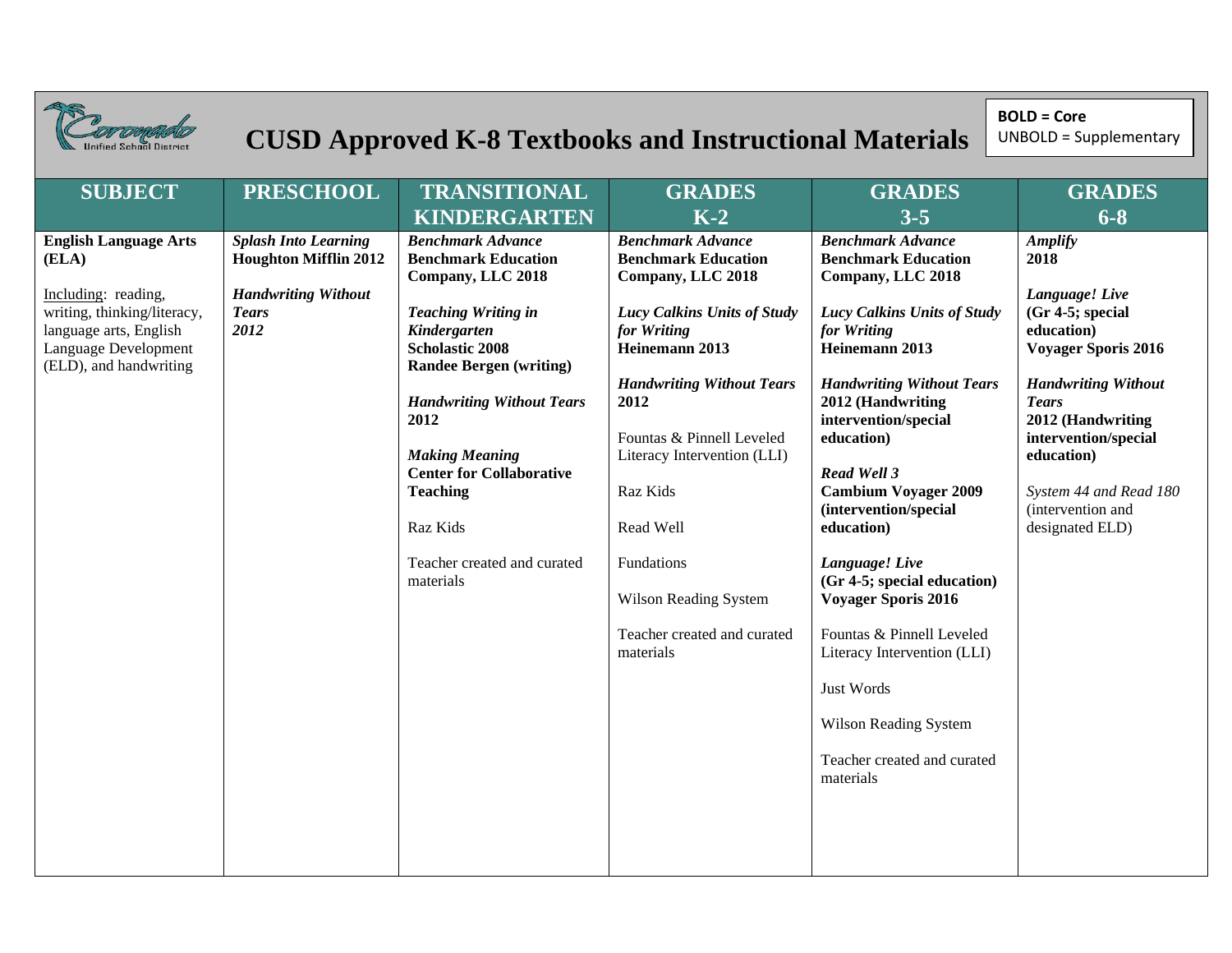| <b>SUBJECT</b>                             | <b>PRESCHOOL</b>                                                                          | <b>TRANSITIONAL</b>                                                                                                             | <b>GRADES</b>                                                                                                                             | <b>GRADES</b>                                                                                                                                                                                                                              | <b>GRADES</b>                                                                                                  |
|--------------------------------------------|-------------------------------------------------------------------------------------------|---------------------------------------------------------------------------------------------------------------------------------|-------------------------------------------------------------------------------------------------------------------------------------------|--------------------------------------------------------------------------------------------------------------------------------------------------------------------------------------------------------------------------------------------|----------------------------------------------------------------------------------------------------------------|
|                                            |                                                                                           | <b>KINDERGARTEN</b>                                                                                                             | $K-2$                                                                                                                                     | $3 - 5$                                                                                                                                                                                                                                    | $6 - 8$                                                                                                        |
| <b>Mathematics</b><br><b>Tears</b><br>2012 | <b>Splash Into Learning</b><br><b>Houghton Mifflin 2012</b><br><b>Handwriting Without</b> | <b>Bridges in Mathematics</b><br><b>Math Learning Center</b><br>$2nd$ Edition                                                   | <b>Bridges in Mathematics</b><br><b>Math Learning Center</b><br>2 <sup>nd</sup> Edition                                                   | <b>Bridges in Mathematics</b><br><b>Math Learning Center</b><br>2 <sup>nd</sup> Edition                                                                                                                                                    | <b>Core Connections Series</b><br><b>College Preparatory</b><br><b>Mathematics (CPM) 2015</b>                  |
|                                            |                                                                                           | <b>CUSD Mathematics</b><br>Curriculum Map with Open<br><b>Educational Resources and</b><br>teacher created/curated<br>materials | <b>CUSD Mathematics</b><br>Curriculum Map with Open<br><b>Educational Resources and</b><br>teacher created/curated<br>materials<br>Sumdog | <b>Transmath</b><br><b>CUSD Mathematics</b><br>Curriculum Map with Open<br><b>Voyager Sporis</b><br><b>Educational Resources and</b><br>teacher created/curated<br>materials<br><b>ALEKS</b>                                               | (Special Education)                                                                                            |
|                                            |                                                                                           |                                                                                                                                 | IXL                                                                                                                                       | Sumdog                                                                                                                                                                                                                                     |                                                                                                                |
|                                            |                                                                                           |                                                                                                                                 |                                                                                                                                           | <b>IXL</b>                                                                                                                                                                                                                                 |                                                                                                                |
| <b>Science</b>                             | <b>Splash Into Learning</b><br><b>Houghton Mifflin 2012</b>                               | <b>NGSS Foss Next Generation</b><br><b>Delta Education, 2016</b>                                                                | <b>NGSS Foss Next Generation</b><br><b>Delta Education, 2016</b><br>Project Lead the Way<br>Launch Program                                | <b>NGSS Foss Next Generation</b><br><b>Delta Education, 2016</b><br>Project Lead the Way<br>Launch Program                                                                                                                                 | <b>CA Elevate Science</b><br><b>Savaas Learning</b><br>Company 2020<br>Project Lead the Way<br>Gateway Program |
| <b>History Social Science</b>              | <b>Splash Into Learning</b><br><b>Houghton Mifflin 2012</b>                               | N/A                                                                                                                             | <b>TCI Social Studies Alive!</b><br>California Series, 2021                                                                               | <b>TCI Social Studies Alive!</b><br>California Series, 2021<br><b>Coronado Historical</b><br><b>Association Local History</b><br>Curriculum (Gr 3)<br><b>Biztown</b><br>Junior Achievement (Gr 5)<br>Various local historical<br>resources | <b>Discovery Education</b><br>2018<br>Various local historical<br>resources                                    |